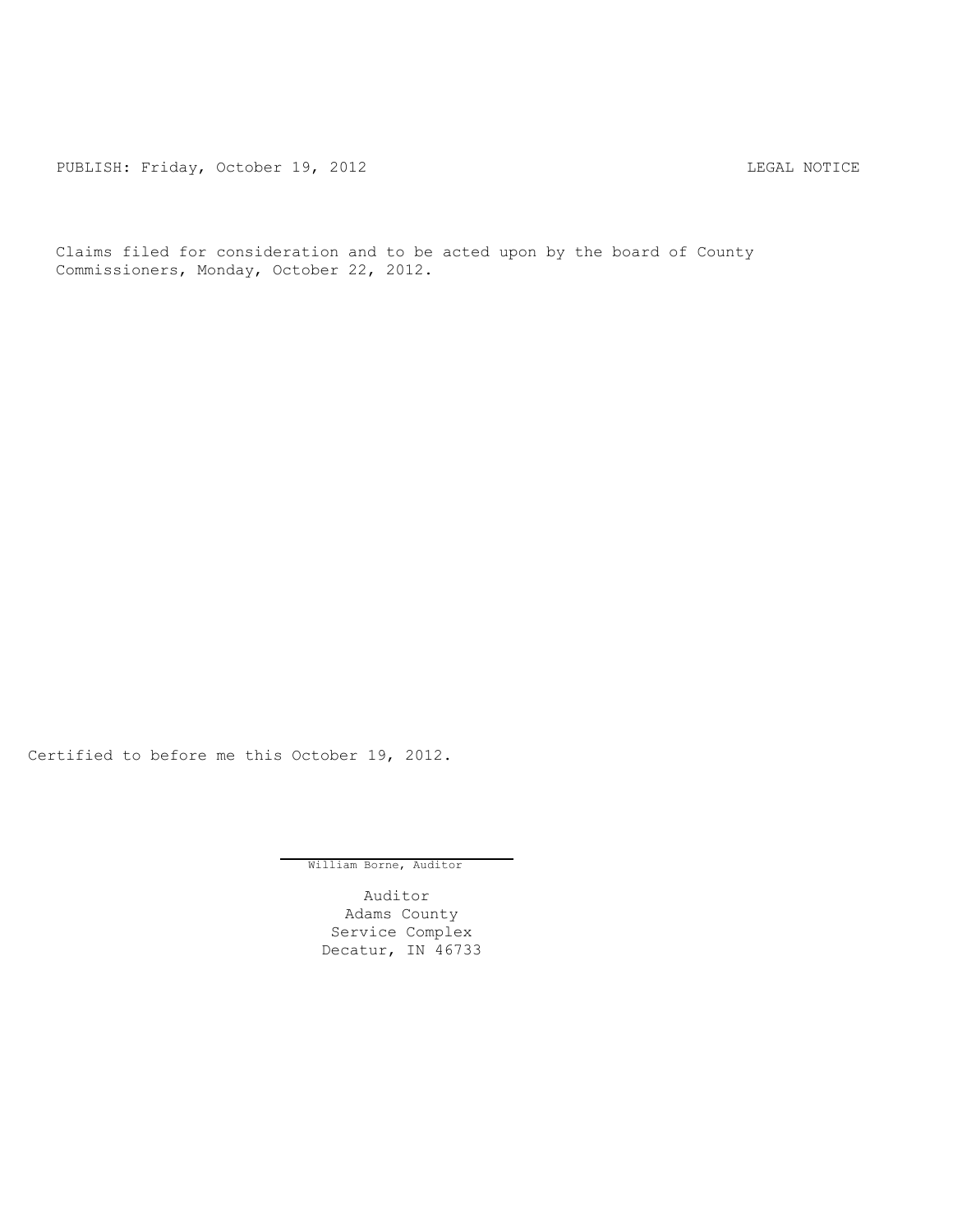

## **Claims Docket for Newspaper Adams County, Indiana**

## For Period: **9/11/2012** to **10/1/2012**

*313 W. Jefferson St. Decatur, IN 46733 (219) 724-2600*

## Date Claims to be Paid: **10/22/2012**

| <b>Vendor</b>                            | <b>Amount</b> | <b>Vendor</b>                    | <b>Amount</b> |
|------------------------------------------|---------------|----------------------------------|---------------|
| Adams Memorial Hospital                  | 56,276.86     | <b>Adams County Treasurer</b>    | 130,176.59    |
| Indiana Michigan Power                   | 9,839.33      | Appraisal Research Corpor        | 8,850.00      |
| Arnold Lumber Co., Inc.                  | 214.20        | Beam, Longest, And Neff          | 2,541.53      |
| Berne Ready Mix                          | 117.07        | Brown, Blair A.                  | 25.00         |
| Hoosier Blue Flame                       | 55.00         | Bowers, Charles                  | 2,333.33      |
| Chet's Pest Control                      | 90.00         | Cintas Location #338             | 49.19         |
| City Of Decatur                          | 2,506.39      | Decatur True Value               | 8.24          |
| <b>Commercial Readers Servic</b>         | 287.52        | <b>Complete Printing Service</b> | 338.00        |
| Computer Systems, Inc.                   | 32.84         | Craigville Telephone Comp        | 119.00        |
| Weber, Daniel                            | 20.00         | Sigworth, Darrell W.             | 63.36         |
| Decatur Daily Democrat                   | 180.85        | <b>Decatur Dental Service</b>    | 609.05        |
| Decatur Tire Center                      | 19.50         | Douglas L. Bauman                | 253.70        |
| Kiess, Duane A.                          | 100.00        | Gordon Food Service              | 4,431.00      |
| Haggard-Sefton & Hirschy                 | 1,000.00      | Haywood Printing Company         | 43.31         |
| Hilty Engine Service                     | 130.28        | <b>Innovative Concepts</b>       | 319.85        |
| Smith, Jan                               | 20.00         | Janitors Supply Company          | 199.18        |
| Franz, Jean                              | 35.00         | K-Mart                           | 134.49        |
| Kiess Electric                           | 1,700.58      | Landis & Sons Drainage           | 60.00         |
| Busse, Louise                            | 20.00         | Meshberger Brothers Stone        | 2,256.94      |
| Moser Motor Sales, Inc.                  | 71.70         | Ogg, Neil                        | 3.88          |
| Nipsco                                   | 862.46        | Griffiths, Nolan                 | 20.00         |
| Office Concepts, Inc.                    | 280.48        | Paper Direct                     | 42.97         |
| Miller, Patrick                          | 431.35        | Portland Motor Parts, Inc.       | 756.40        |
| Quill Corporation                        | 115.05        | Jay County REMC                  | 157.70        |
| Smitley, Ronnie L.                       | 100.00        | Roto-Rooter                      | 220.00        |
| Shell Fleet Plus                         | 217.14        | Sherwin-Williams                 | 368.09        |
| Shifferly Dodge                          | 2.50          | Sport Form                       | 6,739.00      |
| <b>Stone-Street Quarries</b>             | 1,242.98      | Smith, Teryl R.                  | 310.90        |
| Print Shop                               | 708.65        | Tri-State First Aid              | 30.55         |
| Underground Pipe & Valve,                | 427.55        | Victoria Ellis                   | 20.00         |
| Wal-Mart / GEMB                          | 147.51        | Waste Management Of Fort         | 223.30        |
| West Payment Center                      | 2,429.95      | Witham Toxicology Laboratory     | 338.00        |
| Zwick And Jahn Funeral Ho                | 300.00        | Napa Auto Parts                  | 19.99         |
| Fred A. Schurger                         | 190.54        | Burry, Herman, Miller, Brown     | 838.60        |
| <b>Swiss City Veterinary</b>             | 455.00        | Teeple, Gary                     | 20.00         |
| <b>Adams County Highway Department</b>   | 1,790.71      | Shaun Roe                        | 20.00         |
| Paul Norr                                | 10.69         | Croy Machine & Fabricatio        | 500.15        |
| Mary Baker                               | 50.00         | Rekeweg, Shane                   | 20.00         |
| Myers Floor Covering & Furniture         | 1,600.53      | Hobart Sales And Service         | 1,230.50      |
| Blackburn Manufacturing C                | 108.95        | Waste Management                 | 54.45         |
| Mary Beery                               | 99.44         | Hi-Way Service, Inc.             | 569.82        |
| Don Myers Plumbing                       | 13.30         | Softworks, Inc.                  | 1,195.00      |
| Richard Clutter                          | 20.00         | Chad W. Sprunger                 | 1,379.81      |
| Zurcher's Best-One Tire & Auto Care, Inc | 603.88        | Angie Hall                       | 36.52         |
| Tom Magnan/Special Needs                 | 96.24         | Matthew Bender                   | 99.89         |
| Kristina Buckner                         | 31.68         | Indiana Dept. Of Workforc        | 400.00        |
| Donald Kuhn                              | 534.10        | Benicomp, Inc                    | 482,989.34    |
| Great American Broadband                 | 600.00        | Harvest Land Co-op               | 6,808.90      |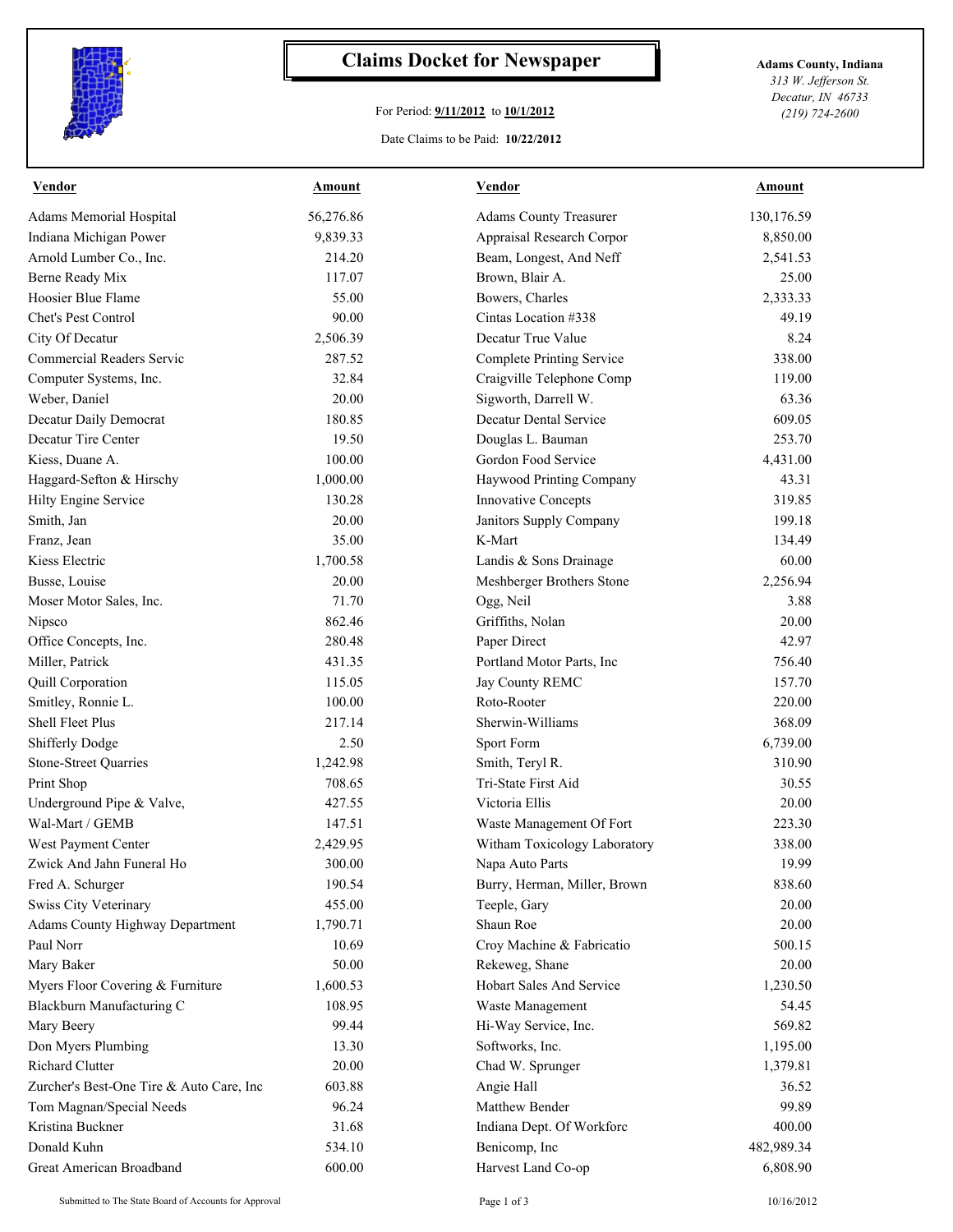| Wal-Mart                           | 26.80     | Adams County Truck Repair             | 378.38    |
|------------------------------------|-----------|---------------------------------------|-----------|
| Advanced Imaging Solutions, Inc.   | 34.65     | Impac                                 | 375.00    |
| <b>Fastenal Company</b>            | 305.16    | Leslie W. Marckel                     | 20.00     |
| <b>ERS Wireless Communications</b> | 1,004.55  | Michael G. Werling                    | 342.50    |
| Kim A. Fruechte                    | 20.00     | Troyer's                              | 3,026.64  |
| Edwin Ford                         | 353.46    | <b>Stanley Steemer</b>                | 315.00    |
| McKesson Medical - Surgical        | 207.38    | Bi-County Services, Inc               | 3,276.00  |
| Qualification Targets, Inc.        | 168.20    | Alpine Falls, Inc.                    | 85.06     |
| William Borne                      | 462.28    | Daniel J. Michaels                    | 20.00     |
| Henry R. Mayer                     | 20.00     | PC Mall-Gov                           | 788.00    |
| Verizon Wireless                   | 780.26    | Joseph Spaulding                      | 7.92      |
| <b>Stationair's Express</b>        | 838.39    | Landon Patterson                      | 949.87    |
| Karla Marbach                      | 473.29    | Moore Medical Corporation             | 544.05    |
| Ian M. Gilbert                     | 17.25     | Schwartz Blacksmith, LLC              | 77.93     |
| Chad Kukelhan                      | 25.00     | <b>First National Bank</b>            | 34.00     |
| John August                        | 262.98    | Gregory A. Cook                       | 20.00     |
| LBH Chemical & Industrial          | 1,478.04  | League for the Blind & Disabled       | 105.49    |
| Jeremy Wetter                      | 33.48     | Carrie Freeman                        | 10.97     |
| National Association of Counties   | 696.00    | Decatur Ace Hardware                  | 889.49    |
| WM Imaging Solutions, Inc.         | 30.00     | Williams Auto Parts, Inc.             | 275.00    |
| Forensic Fluids Laboratories       | 500.00    | First Response                        | 88.32     |
| <b>Teresa Thieme</b>               | 20.00     | Moss                                  | 120.00    |
| William Grimm                      | 435.38    | Phil Eicher                           | 50.00     |
| Centurylink Communications         | 288.11    | Global GOV/ED Solutions Inc.          | 154.70    |
| Chad Urick                         | 26.40     | Kent A Hart                           | 594.70    |
| Anna Steiner                       | 50.00     | <b>IWEA</b>                           | 280.00    |
| Central Customer Charges           | 901.37    | Larry E. Mock                         | 160.00    |
| NALF                               | 135.75    | Eastern Alliance Insurance Company    | 17,492.48 |
| 3M Electronic Monitoring           | 10,383.00 | Joseph Johnson, III                   | 197.42    |
| Courtesy Ford                      | 512.01    | Ebberts Seed and Chemical             | 662.50    |
| Confirmdelivery.com                | 282.05    | Mark Chaffins                         | 20.00     |
| Indigital Telecom                  | 4,311.88  | Kenn-Feld Group, LLC                  | 252.70    |
| Monica McCormack                   | 94.16     | <b>PDR</b> Distribution               | 77.90     |
| Alicia Bates                       | 125.00    | Asphalt Material, Inc.                | 10,570.38 |
| <b>Allstar Communications</b>      | 73,817.04 | Patsy Smith                           | 24.00     |
| Kris Burkhart                      | 278.46    | Eric Allmon                           | 344.42    |
| LogMeIn                            | 548.00    | Courtyard Indianapolis at the Capitol | 212.94    |
| Decatur Computer Repair            | 125.00    | Frontier                              | 160.24    |
| John Whitright                     | 7.94      | Mediacom, LLC                         | 79.95     |
| Gerber & Company Foods, LLC        | 40.00     | Super Laundry Equipment Corporation   | 320.60    |
| <b>Commercial Filter Service</b>   | 94.80     | Versant Funding, LLC                  | 32,485.00 |
| John Deere Financial               | 1,450.01  | Jon Howard                            | 20.00     |
| Treasurer, State of Indiana        | 6.50      | Nickolas Wemhoff                      | 200.07    |
| Anne M. Razo                       | 25.00     | WISP - Router                         | 743.44    |
| Commission on Public Records       | 37.98     | Troyer Brothers, Inc.                 | 520.20    |
| Eldon's Engine Repair              | 41.52     | CenturyLink                           | 252.15    |
| <b>Batteries Plus</b>              | 83.46     | Eric Daniel Braun                     | 20.00     |
| Katie E. Arthur                    | 3,055.55  | Fratco                                | 1,408.59  |
| John Pontius                       | 100.00    | Adams County Police Retirement Plan   | 4,295.50  |
| Nina Shuler                        | 2.64      | Mike Cloud                            | 7.94      |
| <b>Watch Communications</b>        | 900.00    | Allen Scheiderer                      | 500.00    |
| LogicMonitor, Inc.                 | 758.40    | George Donald MacLean                 | 500.00    |
| Anna M. Lane                       | 500.00    | Phyllis Winteregg                     | 500.00    |
| <b>Betty Hoverman</b>              | 500.00    | Neal Luginbill                        | 500.00    |
| Midwest SUGA Conference            | 300.00    | Chad Poling                           | 450.32    |
| Kevin Dick Appliance Service       | 583.85    | Ethan Snyder                          | 700.00    |
| <b>BGi Fitness</b>                 | 1,199.00  |                                       |           |